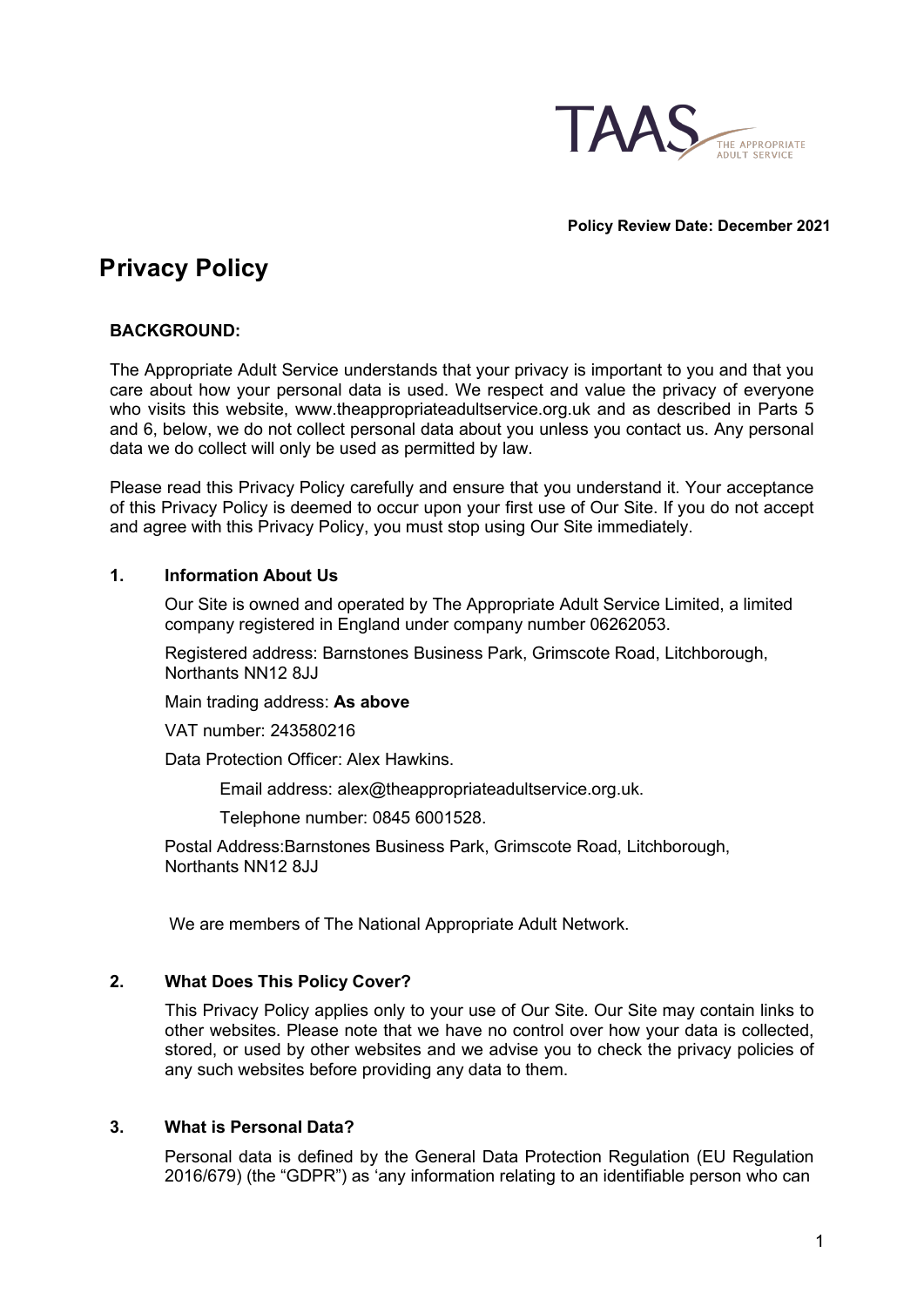

be directly or indirectly identified in particular by reference to an identifier'.

Personal data is, in simpler terms, any information about you that enables you to be identified. Personal data covers obvious information such as your name and contact details, but it also covers less obvious information such as identification numbers, electronic location data, and other online identifiers.

### **4. What Are My Rights?**

Under the GDPR, you have the following rights, which we will always work to uphold:

- a) The right to be informed about our collection and use of your personal data. This Privacy Policy should tell you everything you need to know, but you can always contact us to find out more or to ask any questions using the details in Part 10.
- b) The right to access the personal data we hold about you. Part 9 will tell you how to do this.
- c) The right to have your personal data rectified if any of your personal data held by us is inaccurate or incomplete. Please contact us using the details in Part 10 to find out more.
- d) The right to be forgotten, i.e. the right to ask us to delete or otherwise dispose of any of your personal data that we have. Please contact us using the details in Part 10 to find out more.
- e) The right to restrict (i.e. prevent) the processing of your personal data.
- f) The right to object to us using your personal data for a particular purpose or purposes.
- g) The right to data portability. This means that, if you have provided personal data to us directly, we are using it with your consent or for the performance of a contract, and that data is processed using automated means, you can ask us for a copy of that personal data to re-use with another service or business in many cases.
- h) Rights relating to automated decision-making and profiling. We do not use your personal data in this way.

For more information about our use of your personal data or exercising your rights as outlined above, please contact us using the details provided in Part 10.

Further information about your rights can also be obtained from the Information Commissioner's Office or your local Citizens Advice Bureau.

If you have any cause for complaint about our use of your personal data, you have the right to lodge a complaint with the Information Commissioner's Office.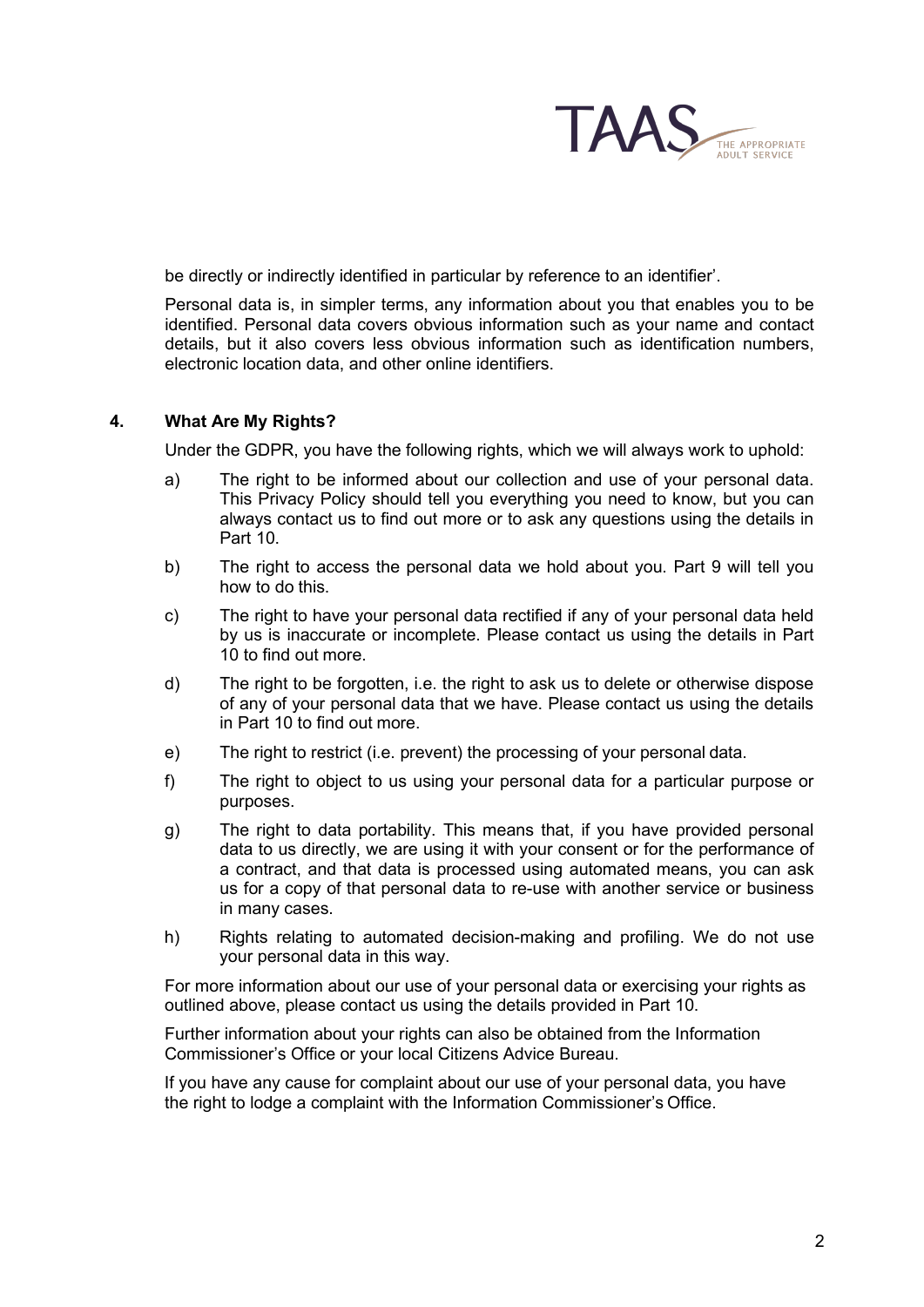

## **5. What Personal Data Do You Collect?**

Subject to the following, we do not collect any personal data from you. We do not place cookies on your computer or device, nor do we use any other means of data collection.

If you send us an email, we may collect your name, your email address, and any other information which you choose to give us.

#### **6. How Do You Use My Personal Data?**

If we do collect any personal data, it will be processed and stored securely, for no longer than is necessary in light of the reason(s) for which it was first collected. We will comply with our obligations and safeguard your rights under the GDPR at all times. For more details on security see Part 7, below.

As stated above, we do not generally collect any personal data. If you contact us and we obtain your personal details from your email, we may use them to respond to your email.

Any and all emails containing your personal data will be deleted no later than 1 month after the subject matter of your email has been resolved.

You have the right to withdraw your consent to us using your personal data at any time, and to request that we delete it.

We will not share any of your data with any third parties for any purposes other than storage on an email server.

## **7. How and Where Do You Store My Data?**

We will only store your personal data in the UK. This means that it will be fully protected under the GDPR.

#### **8. Do You Share My Personal Data?**

We will not share any of your personal data with any third parties for any purposes, subject to one important exception.

In some limited circumstances, we may be legally required to share certain personal data, which might include yours, if we are involved in legal proceedings or complying with legal obligations, a court order, or the instructions of a government authority.

We may sometimes contract with the following third parties for data storage purposes:

- Peninsula Legal Services, Manchester.
- Alberon Software Ltd, Oxford.

If any of your personal data is transferred to a third party, as described above, we will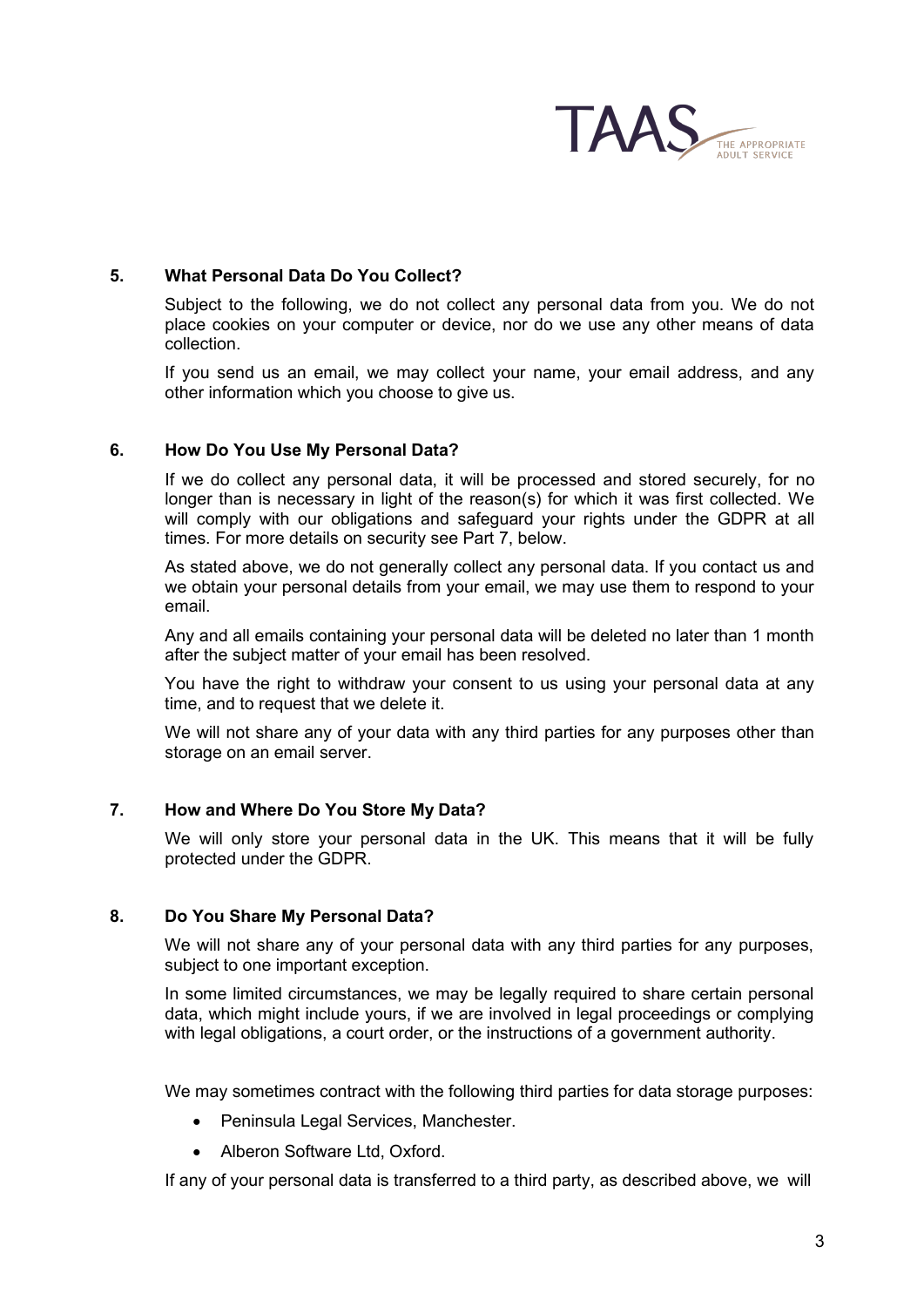

take steps to ensure that your personal data is handled safely, securely, and in accordance with your rights, our obligations, and the third party's obligations under the law, as described above in Part 7.

In some limited circumstances, we may be legally required to share certain personal data, which might include yours, if we are involved in legal proceedings or complying with legal obligations, a court order, or the instructions of a government authority.

## **9. How Can I Access My Personal Data?**

If you want to know what personal data we have about you, you can ask us for details of that personal data and for a copy of it (where any such personal data is held). This is known as a "subject access request".

All subject access requests should be made in writing and sent to the email or postal addresses shown in Part 10. To make this as easy as possible for you, a Subject Access Request Form is available for you to use. You do not have to use this form, but it is the easiest way to tell us everything we need to know to respond to your request as quickly as possible.

There is not normally any charge for a subject access request. If your request is 'manifestly unfounded or excessive' (for example, if you make repetitive requests) a fee may be charged to cover our administrative costs in responding.

We will respond to your subject access request within **20 working days** and, in any case, not more than one month of receiving it. Normally, we aim to provide a complete response, including a copy of your personal data within that time. In some cases, however, particularly if your request is more complex, more time may be required up to a maximum of three months from the date we receive your request. You will be kept fully informed of our progress.

#### **10. How Do I Contact You?**

To contact us about anything to do with your personal data and data protection, including to make a subject access request, please use the following details (for the attention of Alex Hawkins)

Email address: GDPR[@theappropriateadultservice.org.u](mailto:alex@theappropriateadultservice.org.uk)k.

Telephone number: 0333 2424 999

Postal Address: Barnstones Business Park, Grimscote Road, Litchborough, Northants NN12 8JJ.

#### **11. Changes to this Privacy Policy**

We may change this Privacy Notice from time to time. This may be necessary, for example, if the law changes, or if we change our business in a way that affects personal data protection.